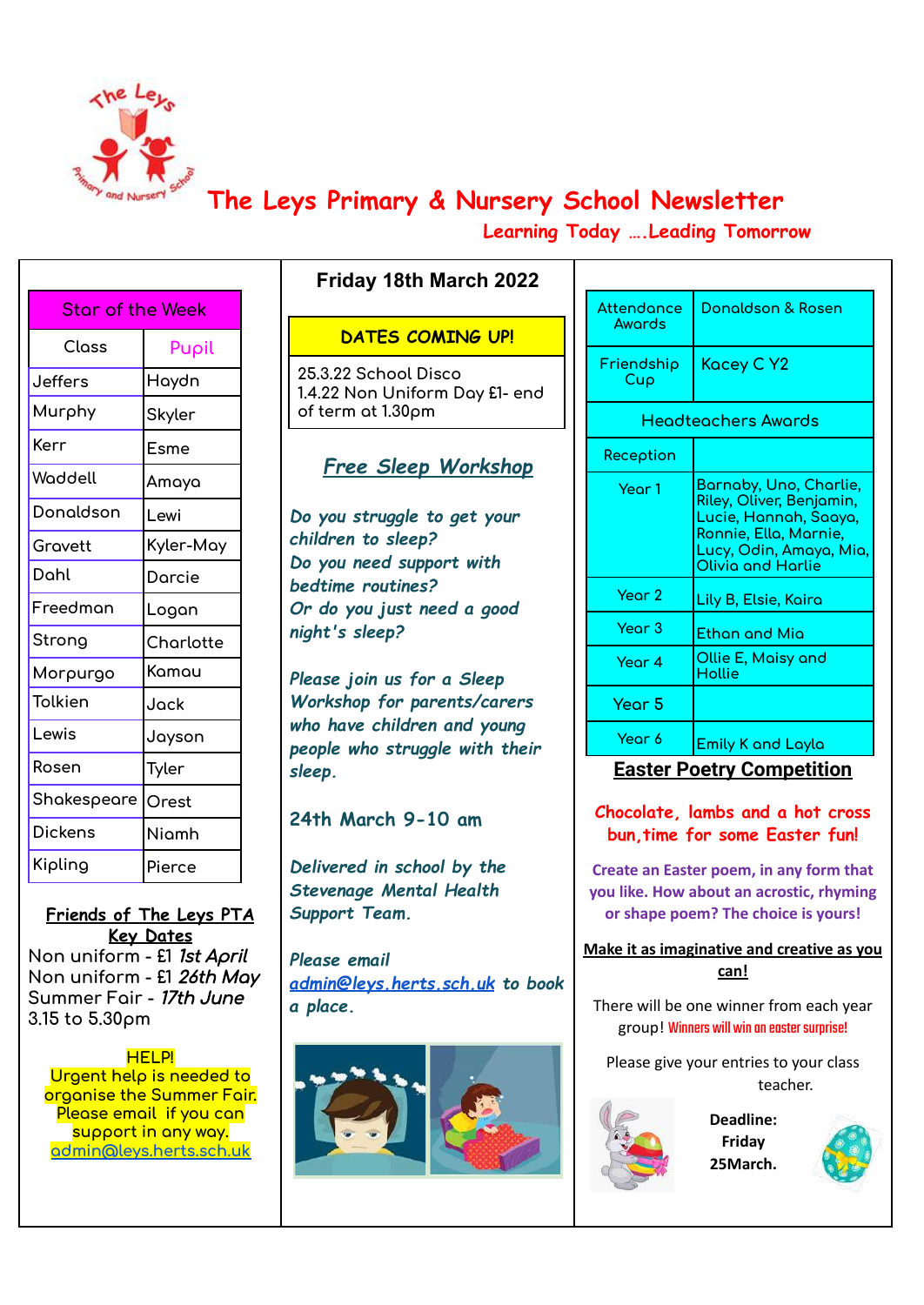

## **Could Humans one-day live on Mars?**

This week we have been taking part in STEAM week across the school, with each class taking part in its own activities to tackle the question "Could humans one day live on Mars?" This week provides each class with the opportunity to tackle science, technology, engineering, art and maths projects, improve their team-work skills and develop their confidence with problem solving.

Year 1 have been using paper mache to create their own Mars replicas; Reception have been busy junk modelling robots to help us build on Mars, Year 3 have been investigating craters and Year 6 have been building their own Martian villages!

Each class has been busy answering this question, and all learning will be celebrated in a STEAM fair at the end of the week!

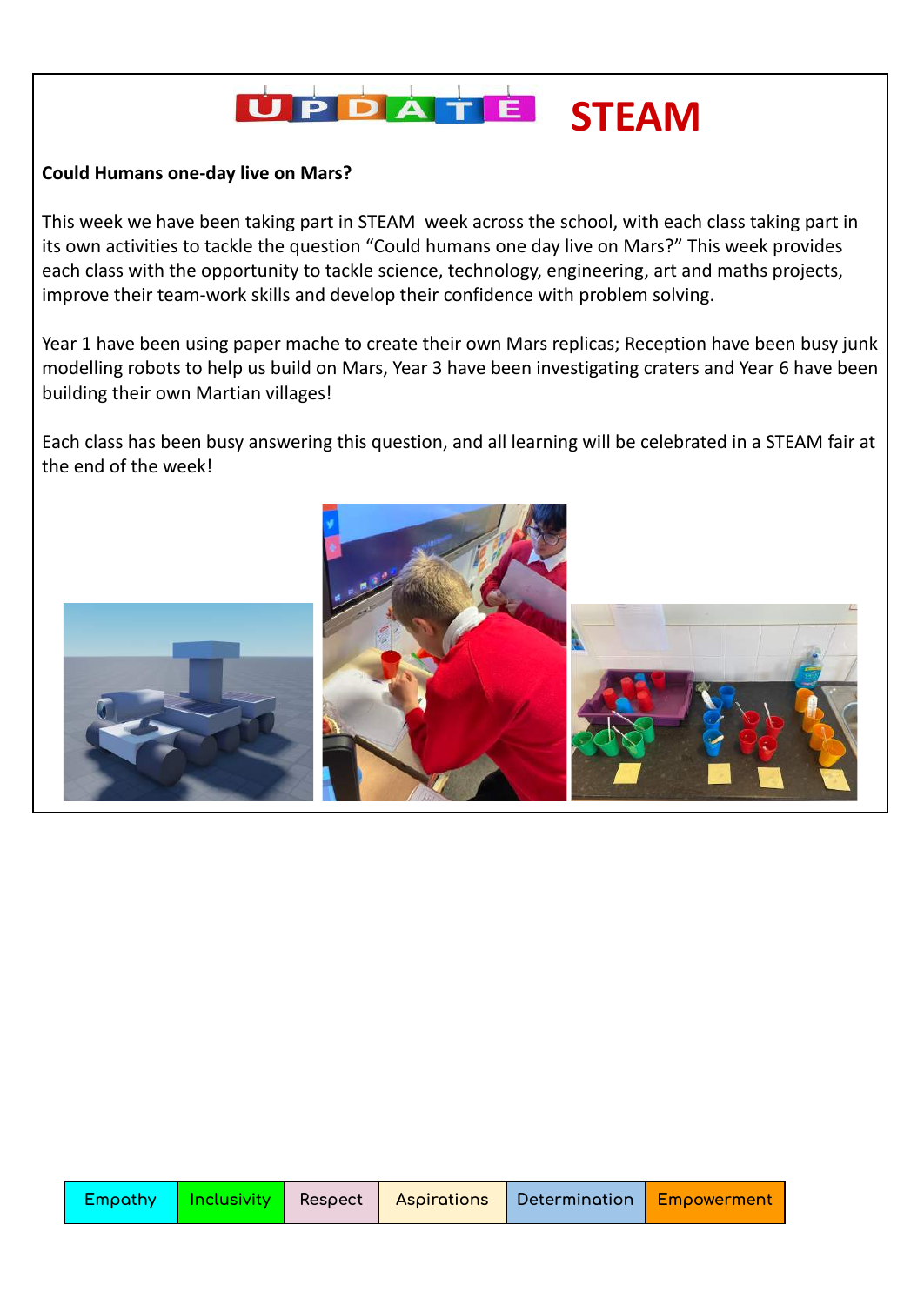

#### **CLASS OF THE WEEK**



**Dahl class have enjoyed exploring the question: could humans one day live on Mars? We started the week finding out about preparations that are required for astronauts to visit the red planet. We noticed that there are a lot of craters and decided that we would like to explore these further. We have designed and carried out three experiments. Our first question was do larger objects make bigger craters? We decided that we would try to make the objects the same weight and drop from the same height to make it a fair test. Then some of us wanted to explore whether the weight of the object made a difference to the size of the crater, for this we are using one object but adding weight to it. Our final question**

|  |  |  |  | <b>Empathy   Inclusivity  </b> Respect   Aspirations   Determination   Empowerment |  |  |
|--|--|--|--|------------------------------------------------------------------------------------|--|--|
|--|--|--|--|------------------------------------------------------------------------------------|--|--|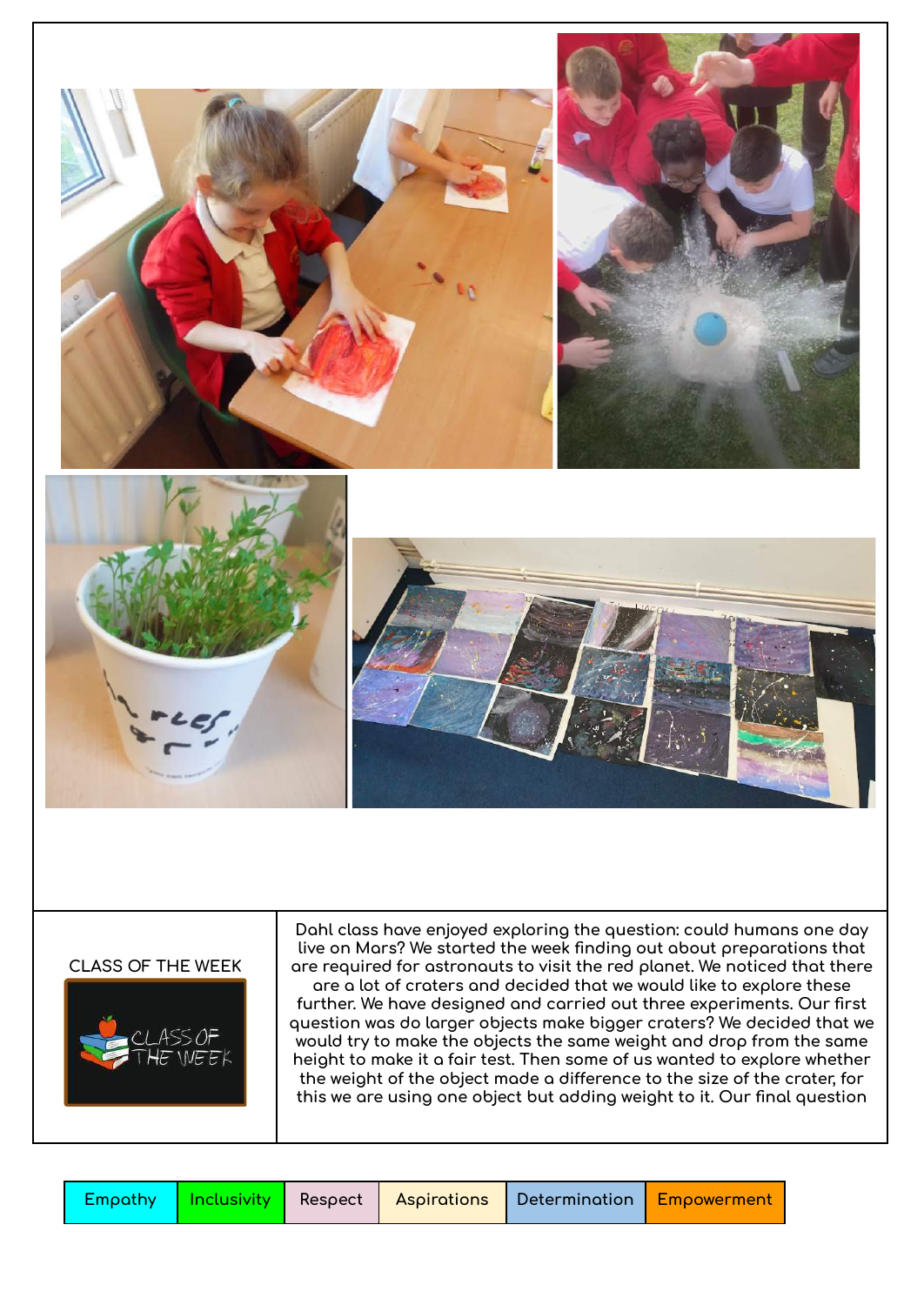|                                    | was does the height an object falls from make a difference to the size of<br>the crater?                                                                                                                                                                                                                                                                                                                                                                                                                                                                                                                                                                                                                                                                                                                                                                                                                                                                                                                                                                                                                                                                                                                                                                                                                                                                                                                                                                                                                                                                                             |  |  |
|------------------------------------|--------------------------------------------------------------------------------------------------------------------------------------------------------------------------------------------------------------------------------------------------------------------------------------------------------------------------------------------------------------------------------------------------------------------------------------------------------------------------------------------------------------------------------------------------------------------------------------------------------------------------------------------------------------------------------------------------------------------------------------------------------------------------------------------------------------------------------------------------------------------------------------------------------------------------------------------------------------------------------------------------------------------------------------------------------------------------------------------------------------------------------------------------------------------------------------------------------------------------------------------------------------------------------------------------------------------------------------------------------------------------------------------------------------------------------------------------------------------------------------------------------------------------------------------------------------------------------------|--|--|
| Class: Kipling<br>Pupil: Jack Ward | Dear Mrs Khangura,<br>I acknowledge that you are an incredibly busy head-teacher but<br>disturbingly I have some worrying news that our new class member<br>(Steven) has been acting in an unusual way and I suspect that he is a<br>Changeling.<br>To begin with, his strange appearance caught me off guard; he seems to<br>have dishevelled hair and a hunchback posture. Also, his skin is as grey<br>as the moon's surface and he has a shrivelled face. Worryingly, at lunch<br>he opened his lunch box to reveal raw vegetabl;es and flowers and we<br>watched him (disturbingly) as he ate them like it was a Sunday roast.<br>Furthermore, from time to time he will burst out in hysterical laughter. In<br>class he has been acting strange as well, such as crying when the<br>teacher said extra play and randomly dropping to the ground playing<br>dead. Sadly, I think Steven might be possessed by a Changeling.<br>This far-fetched idea became more relevant to me after the last straw<br>was pulled. Last night, whilst I was walking home with Steven, he<br>convinced me to walk around the houses near the forest until I saw a<br>bright light through the dense forest. Unexpectedly, he clenched my<br>hand and pulled me towards the light; the closer I got, the louder the<br>sound of the witches' laughter and I lost it completely when a tail<br>appeared behind Steven and I ran for my life.<br>I hope you take this information to heart and seek out further advice to<br>stop this problem before it gets serious.<br>Yours Sincerely, Jack W |  |  |

|  |  | Empathy <mark>  Inclusivity  </mark> Respect   Aspirations   Determination <mark>  Empowerment  </mark> |  |
|--|--|---------------------------------------------------------------------------------------------------------|--|
|  |  |                                                                                                         |  |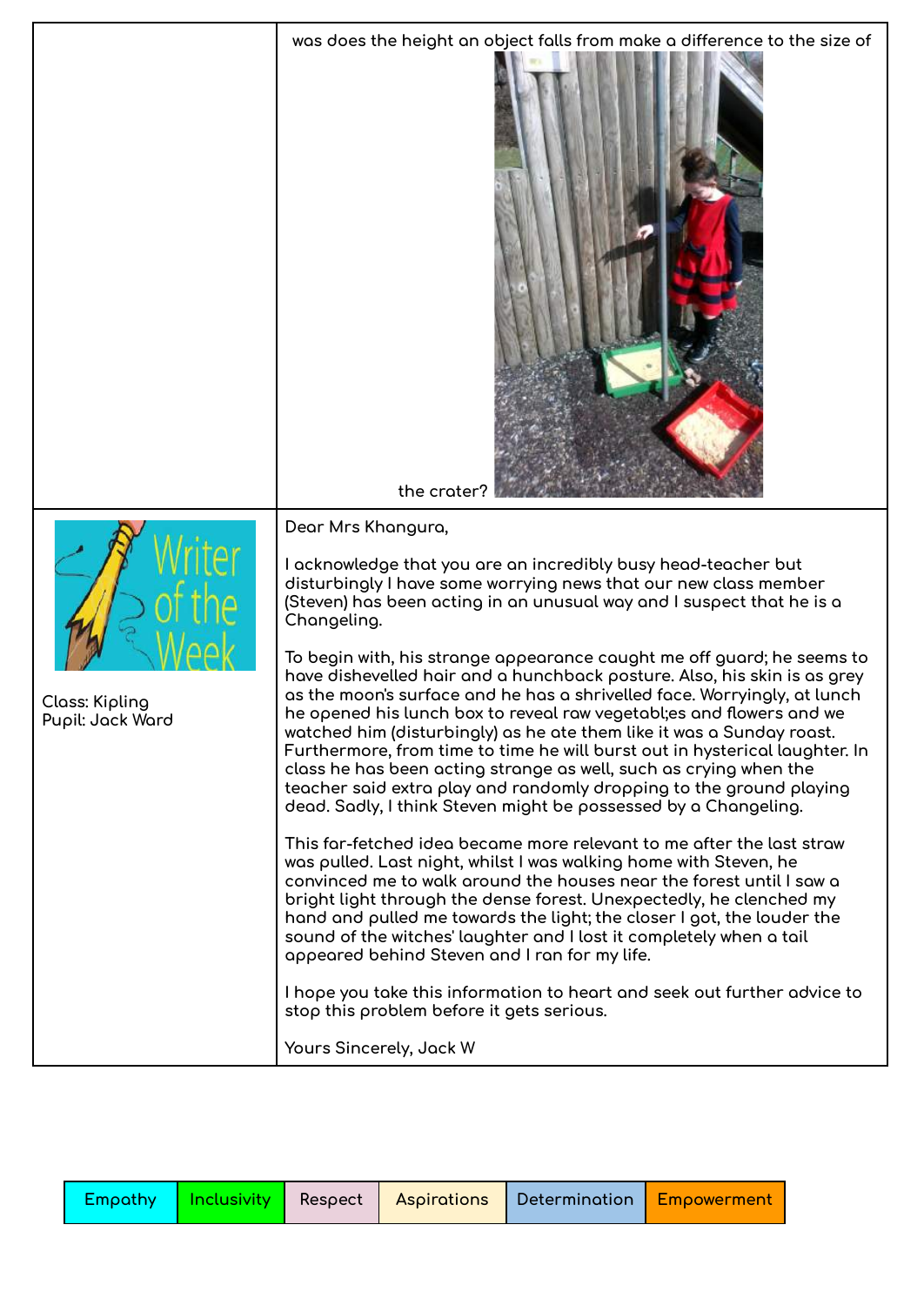## **Spiritual, Moral, Social, Cultural and British Values**

For World book day Dahl class learnt about May Day and the tradition of Maypole dancing. This week Dahl class taught Freedman some of the basic steps.





"WE LEARN FROM FAILURE, NOT FROM SUCCESS!"

We all like success and to get things right, but what learning do we get from a page of ticks? What we need are children who are able to think hard, confident enough to make mistakes and willing to learn from them. Many children are perfectionists and want to complete tasks without mistakes or if they do make a mistake they want to brush over it. However, neither of these approaches helps them to make the greatest progress in their learning. As adults we need to model that it is OK to make mistakes and that we can bounce back from them. Persistence is also important along with the confidence to deal with getting things wrong and not seeing yourself as a failure. Parents can

help their children by encouraging them to try, letting them make mistakes and helping them to take responsibility, apologise and put things right. Class Dojo's Growth Mindset Series - [Episode](https://www.youtube.com/watch?v=EoWLgWCcpWo&t=101s) 2

**The Leys Have Talent**



On Tuesday Reece in Year 2 and Gracie in Year 6 represented the school in a special sports day for children with visual impairments. They took part in lots of different activities and both won very impressive medals. We are very proud of both of you!

**Empathy Inclusivity Respect Aspirations Determination Empowerment**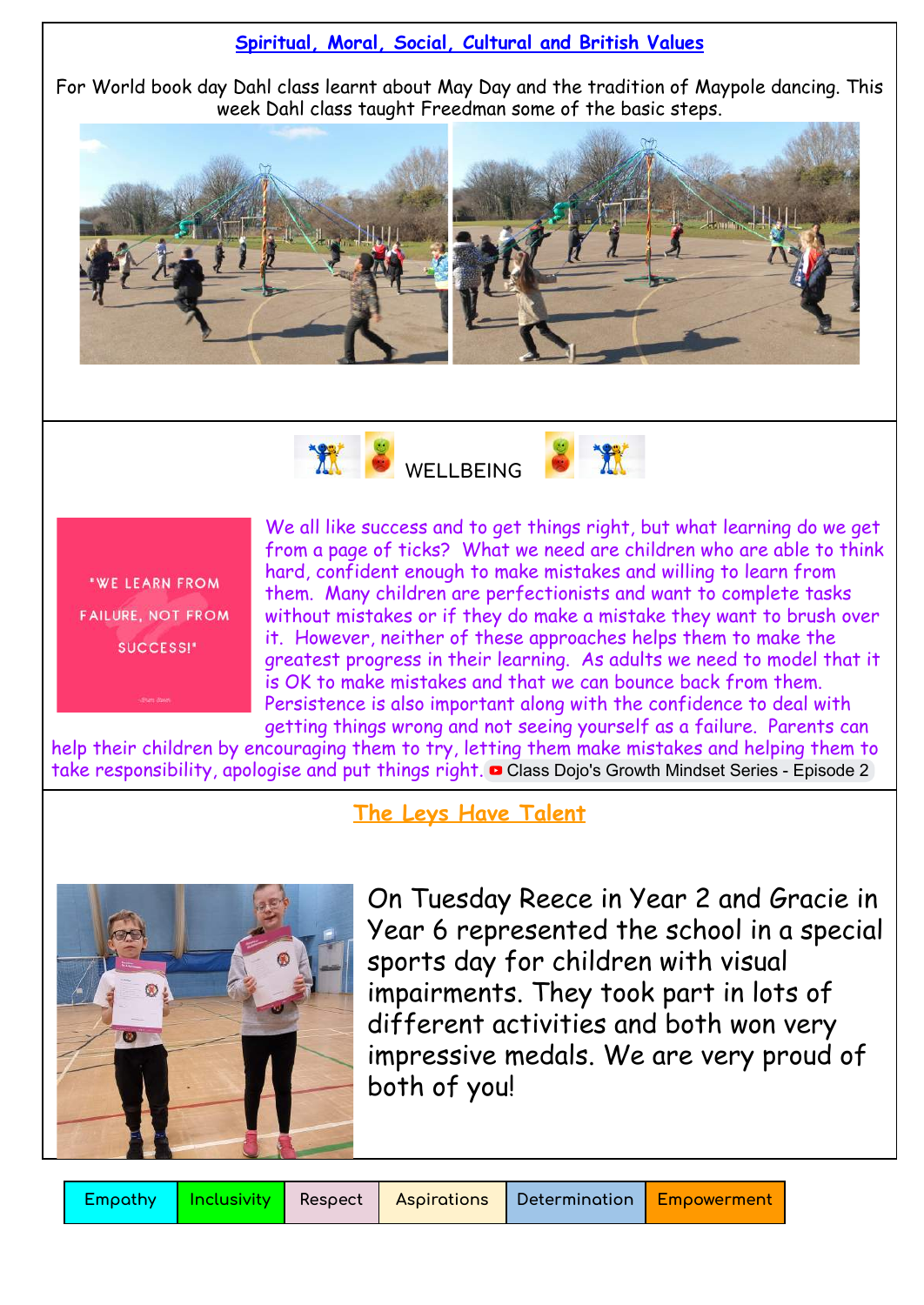Has your child received an award, medal or certificate for a special talent or an extra curricular activitiy?



**Please let us know so that we can celebrate their success together! Please email: [Theleyshavetalent@leys.herts.sch.uk](mailto:Theleyshavetalent@leys.herts.sch.uk) with a summary of what they have achieved and a photograph that we can display on our newsletter and website.**

# **Year 5 / 6 Girls Football Tournament - 14/03/22**

On Monday, our Year 5 / 6 Girls football team entered a tournament hosted at Round Diamond School. We entered the tournament with high hopes considering we came 2nd place in the Autumn term tournament. We started the afternoon off well by winning our first match vs Giles 2-1 who we lost to in the Autumn tournament, we finished the tournament with a record of 5 wins, 1 draw and 0 losses ! Conceding 1 goal all tournament ! We were therefore crowned champions of the tournament. The girls played excellent and should be very proud of themselves. Our school has not won silverware in competitions for the last 10 years, at least, so this is a massive milestone for the school.

Well done all !!!

Mr Newlands

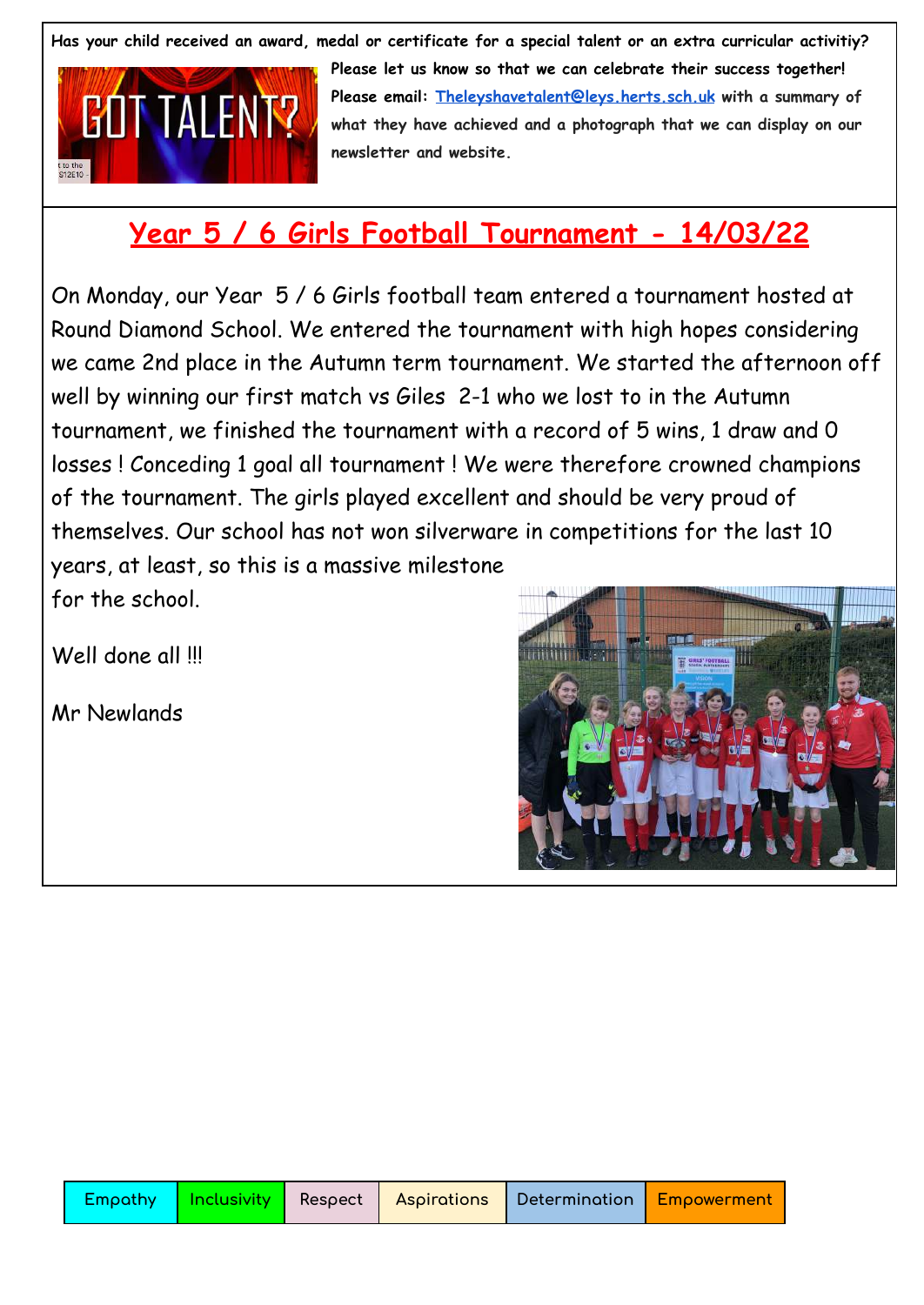# **Red Nose Day**

The Children have had great fun today celebrating Red Nose Day and looked wonderful dressed in red.

Below are some pictures of year one children using orienteering markers to find red noses around the school, they really enjoyed themselves.

Thank you for all your donations so far, you can still donate today using the following link <https://www.justgiving.com/fundraising/rednosetheleys>





**Please be aware that the government continues to regard holidays during term time as unauthorised unless there are exceptional circumstances to consider. Parents who decide to take pupils on holiday during term time may incur a fine.**

**Please note that the May half term break has been extended on both sides to allow more time for travelling for planned holidays.**

**Friday 27th May 2022 Occasional Day due to Queen's Platinum Jubilee- school is closed May half term Monday 30th May to Friday 3rd June Monday 6th June Inset Day- School is closed Pupils return on Tuesday 7th June 2022**

**Don't forget to book on The Leys Fun and Games Club! Breakfast & After-School Club**

## **BREAKFAST CLUB**

- **● Breakfast Club runs from 7.30am to 8:45 am and includes breakfast.**
- **● Breakfast club costs £3.50 per child per day.**
- **● Children must be signed into the club by whoever is bringing them to school.**
- Children should not be dropped at the gate and sent into the club on their own. Breakfast on offer

|  |  |  |  |  | <b>Empathy   Inclusivity  </b> Respect   Aspirations   Determination <mark>  Empowerment  </mark> |
|--|--|--|--|--|---------------------------------------------------------------------------------------------------|
|--|--|--|--|--|---------------------------------------------------------------------------------------------------|